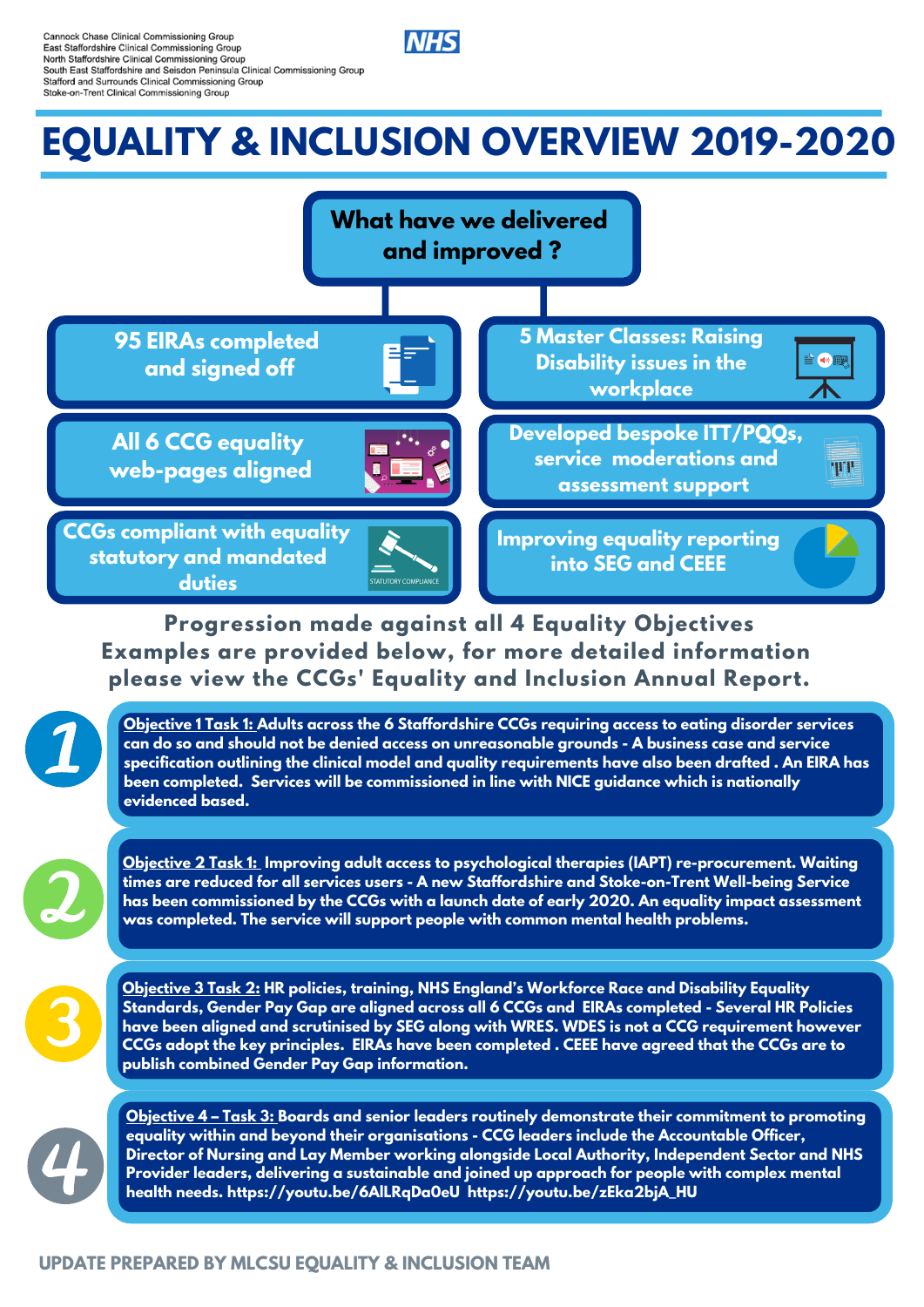

Cannock Chase Clinical Commissioning Group East Staffordshire Clinical Commissioning Group North Staffordshire Clinical Commissioning Group South East Staffordshire and Seisdon Peninsula Clinical Commissioning Group Stafford and Surrounds Clinical Commissioning Group Stoke-on-Trent Clinical Commissioning Group

# **EQUALITY & INCLUSION OVERVIEW 2019-2020**

# **Equality Performance/Activity/Progress**

 **Standards of language translation and interpreting in health services e.g. BSL, all other languages (where a patient need is identified for information in other formats) approved by governance CEEE Committee and is being embedded into provider contracts.**



#### **Interpreting and translation standards into provider contracts**

 **To date SEG have influenced, progressed and scrutinized : Staff Survey and Data Cleanse - Considering working with NHS provider Staff Network Groups - Policy Review - Apprenticeship Policy (Draft)- Training and Development of Staff - Mental Health First Aiders Assessment - CCGs' Equality Objectives - Provided Staff Event facilitators and Volunteers - Feedback to and from the CEEE Committee.**

### **Staff Engagement Group - Shaping culture and wellbeing**

- **PSED Annual Report and Equality Objectives Update**
- **Accessible Information Standard Annual Review**
- **Equality Delivery System 2**
- **CCGs agree to produce Gender Pay Gap Information**
- **Modern Slavery Act Annual Statement Review**
- **Workforce Equality and Diversity Profile Report**
- 



 **Workforce Race Equality Standard**

## **CCGs meeting their equality statutory and NHS mandated duties**

- **Quarterly EIRA updates are being reported into CEEE**
- **The CCGs have Introduced "Kick Off Meetings"**
- **Improved Equality Assurance e.g. Papers going to the CCGs' decision making bodies require specific equality information**



#### **Advancing Equality Governance : Helping CGGs to shape inclusive services**